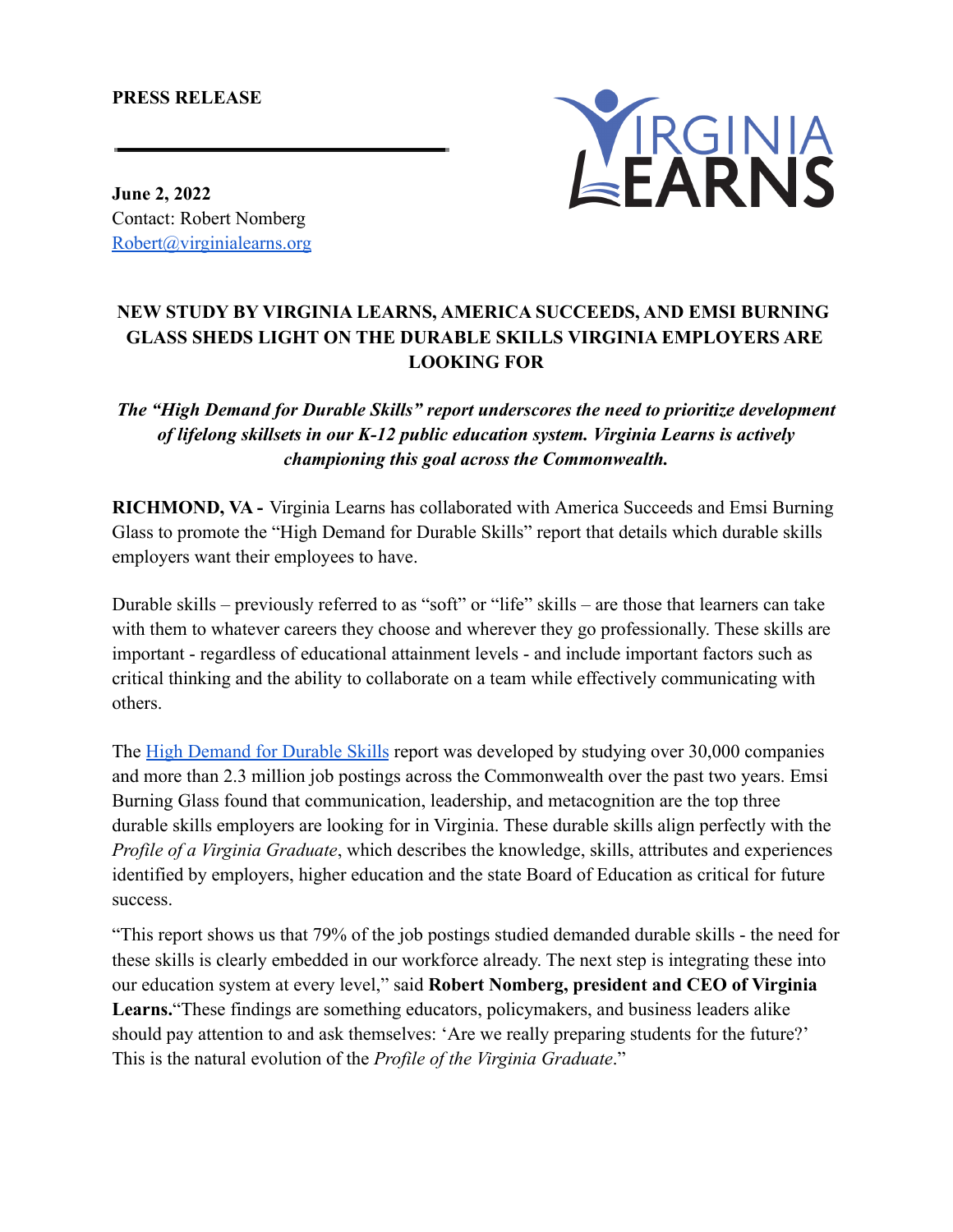The High Demand for Durable Skills report also debunks a common misconception reported among job seekers that "hard skills" are what stand out to employers. The report refutes this claim by showing that the top five durable skills were requested by employers four times more than the top five hard skills.

### **Tom McInerney, Genworth President and CEO and Virginia Learns director,** stated,

"Serving Genworth's nearly 3 million policyholders requires technical skills, from actuaries to customer service. It's the durable skills, though, like empathy, a growth mindset, communication, and critical thinking, that enable us to work as a team across our areas of technical expertise."

**Sharon Dabney-Wooldridge, Virginia Learns director** stated, "As CEO of The Kleane Kare Team, Inc. for 36 years, it has become apparent to me the importance of Durable Skills to move the needle in the success of the company. A honed skill set in communication increases productivity and improves relationships with co-workers. The Durable Skills allows the workforce and management to work as a team to accomplish company goals and meet client expectations."

"We hire and onboard hundreds of new employees every year at Anthem Blue Cross and Blue Shield in Virginia. Coming out of the pandemic these durable skills will be even more invaluable as Anthem adjusts to an ever-changing landscape," said **Jeff Ricketts, Anthem Virginia President and Virginia Learns director.**

"Estes Express Lines has been in business for over 90 years and we now employ over 20,000 teammates. While technical skills have altered the nature of our core operations, our teammates have always needed the core durable skills of critical thinking, collaboration, communication, and creative thinking," said **Rob Estes, Estes Express Lines President and CEO and Virginia Learns director.**

"The need for inclusive, soft skills-based education and hiring was apparent long before the pandemic but COVID-19 has greatly accelerated existing trends," said **Tim Taylor, co-founder, and president of America Succeeds.** "We launched this unique research initiative to start a national conversation around Durable Skills so that schools understand the importance of educating for them and corporate leaders recognize the urgent need to partner with the education system to solve their workforce challenges."

"Seven of the 10 most requested skills by Virginia employers were durable skills. In fact, Virginia employers on average request Communication and Leadership skills more often than other employers across the U.S.," said **Anna Brown, Economist and Vice President of Education Consulting at Emsi Burning Glass.**